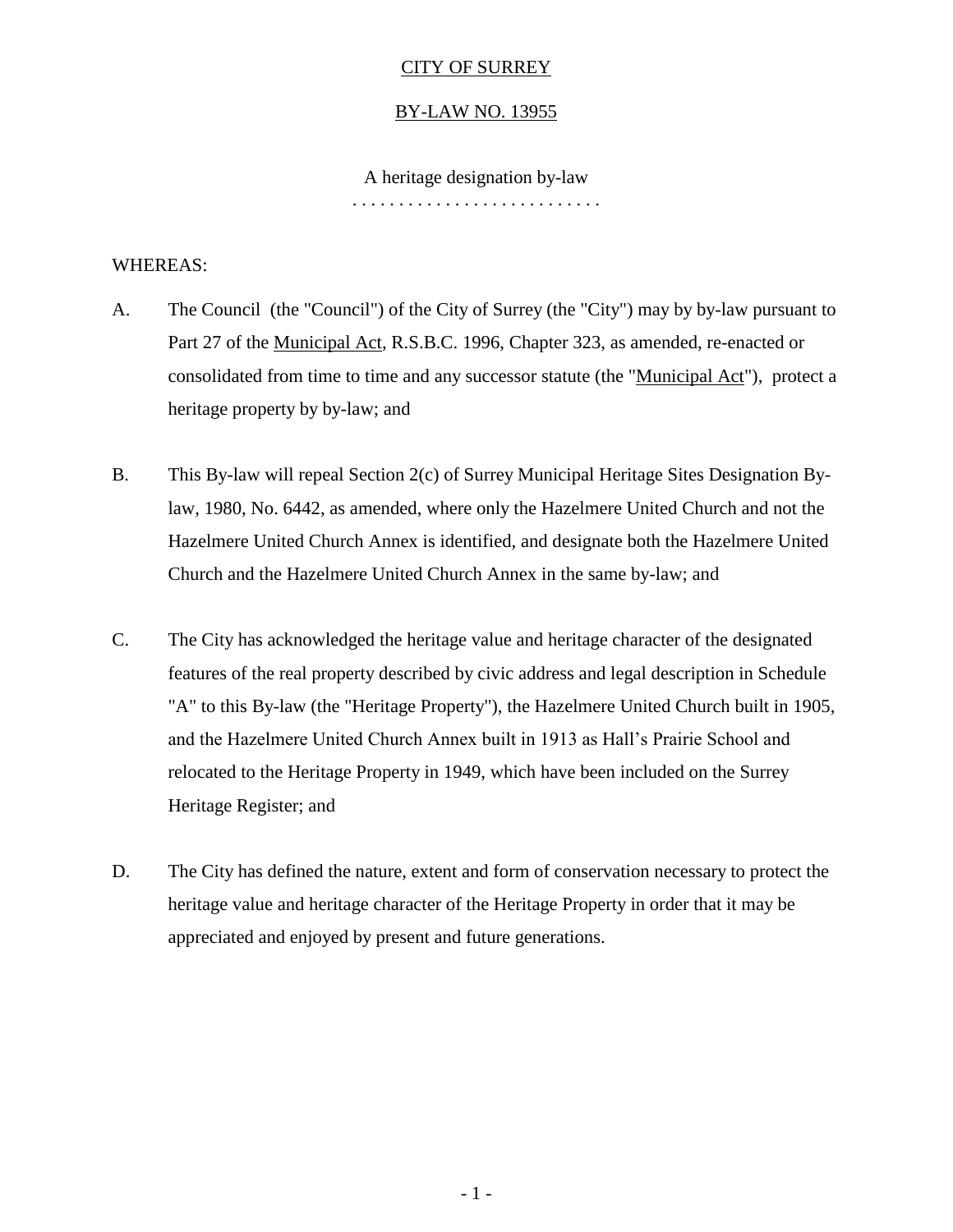# NOW THEREFORE IN OPEN MEETING ASSEMBLED, THE COUNCIL ENACTS AS FOLLOWS:

# TITLE

1. This By-law may be cited for all purposes as "City of Surrey Heritage Designation By-law, 2000, No. 13955".

### INTERPRETATION

2. In this By-law, the terms "heritage value", "heritage character", "heritage property", "owner" and "real property" have the meaning given to them in Section 5 of the Municipal Act, and any grammatical form of the terms "alter", "approval" and "heritage designation by-law" have the meaning corresponding to the meaning given to them in Section 947 of the Municipal Act.

### **DESIGNATION**

- 3. The Heritage Property is designated as protected under Section 967 of the Municipal Act.
- 4. Designation protection of the Heritage Property shall restrict the owner from making alterations to the Heritage Property without first obtaining approval from the City.

### EXEMPTIONS FROM APPROVAL FOR ALTERATIONS

- 5. The following types of alterations may be made to the Heritage Property without the owner having to obtain approval from the City:
	- (a) alterations to the interior that do not alter the exterior appearance; and
	- (b) normal repair and maintenance of the designated features identified in Schedule "A".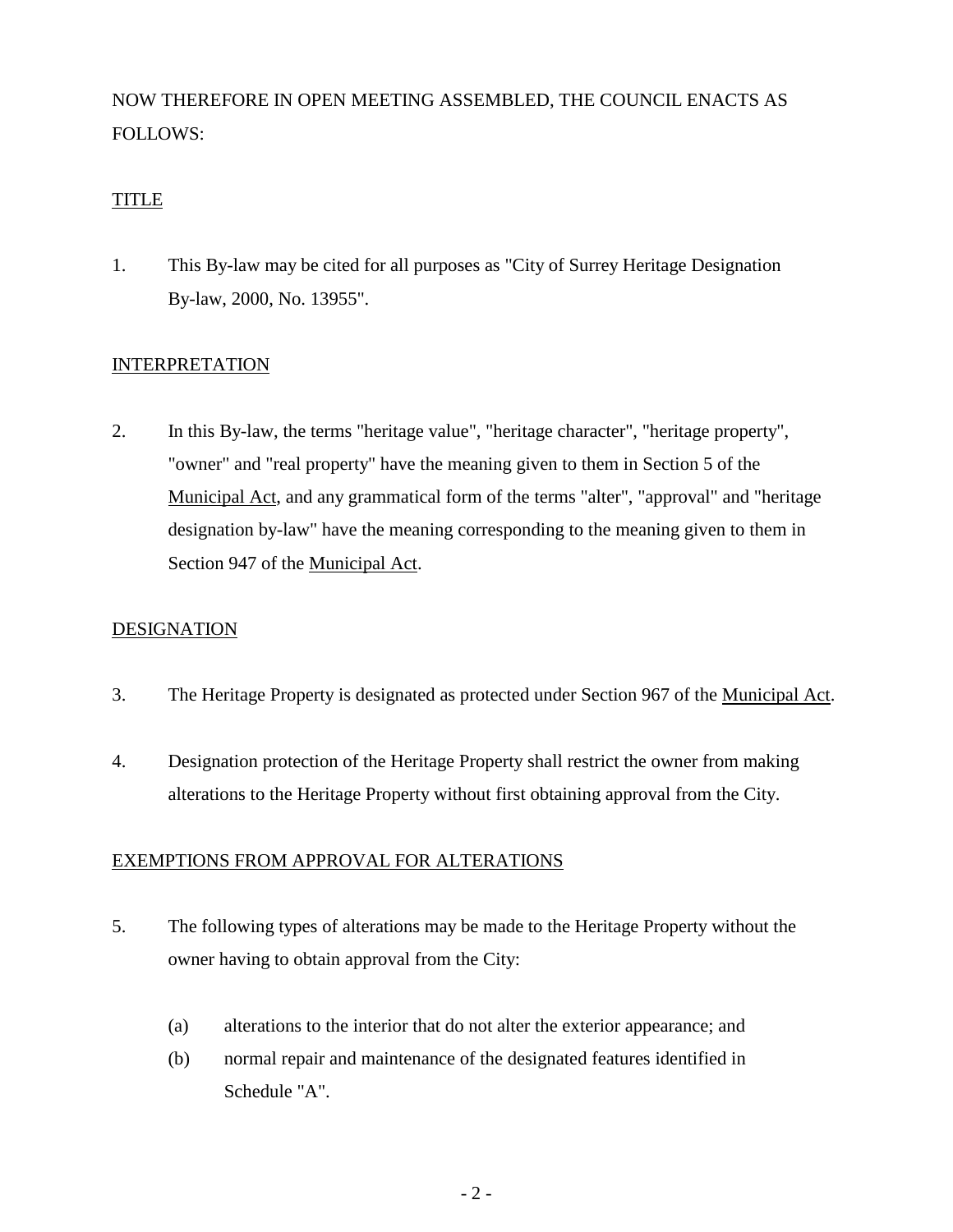- 6. For the purposes of Section 5, "normal repair and maintenance" means the repair to, or removal and reattachment of existing elements, features, finishing materials or any other components of the Heritage Property such that the heritage value and heritage character of the Heritage Property is not altered, including but not limited to the configuration, design and style.
- 7. Should normal repair and maintenance result in damage to any existing elements, features, finishing materials or any other components of the Heritage Property as identified in Schedule "A", the owner shall notify the City and repair the damage to the satisfaction of the City.
- 8. Notwithstanding the exemption of Section 5, a building permit may be required in accordance with Surrey Building By-law, 1987, No. 9011, as amended or consolidated from time to time and any successor by-law.

### FINANCIAL ASSISTANCE

- 9. Where an owner of the Heritage Property is required to complete normal repair and maintenance, or other alterations to the Heritage Property, the owner may by application in writing apply to the City for financial assistance.
- 10. An application for financial assistance may be made under Section 9 only once every year as determined by the Municipal Heritage Sites Financial Compensation By-law, 1983, No. 7692, as amended or consolidated from time to time and any successor by-law, and the Council may grant such financial assistance under any terms or conditions as it deems appropriate.
- 11. Nothing in this By-law obligates the Council to exercise its discretion to provide financial assistance under Section 256 of the Municipal Act.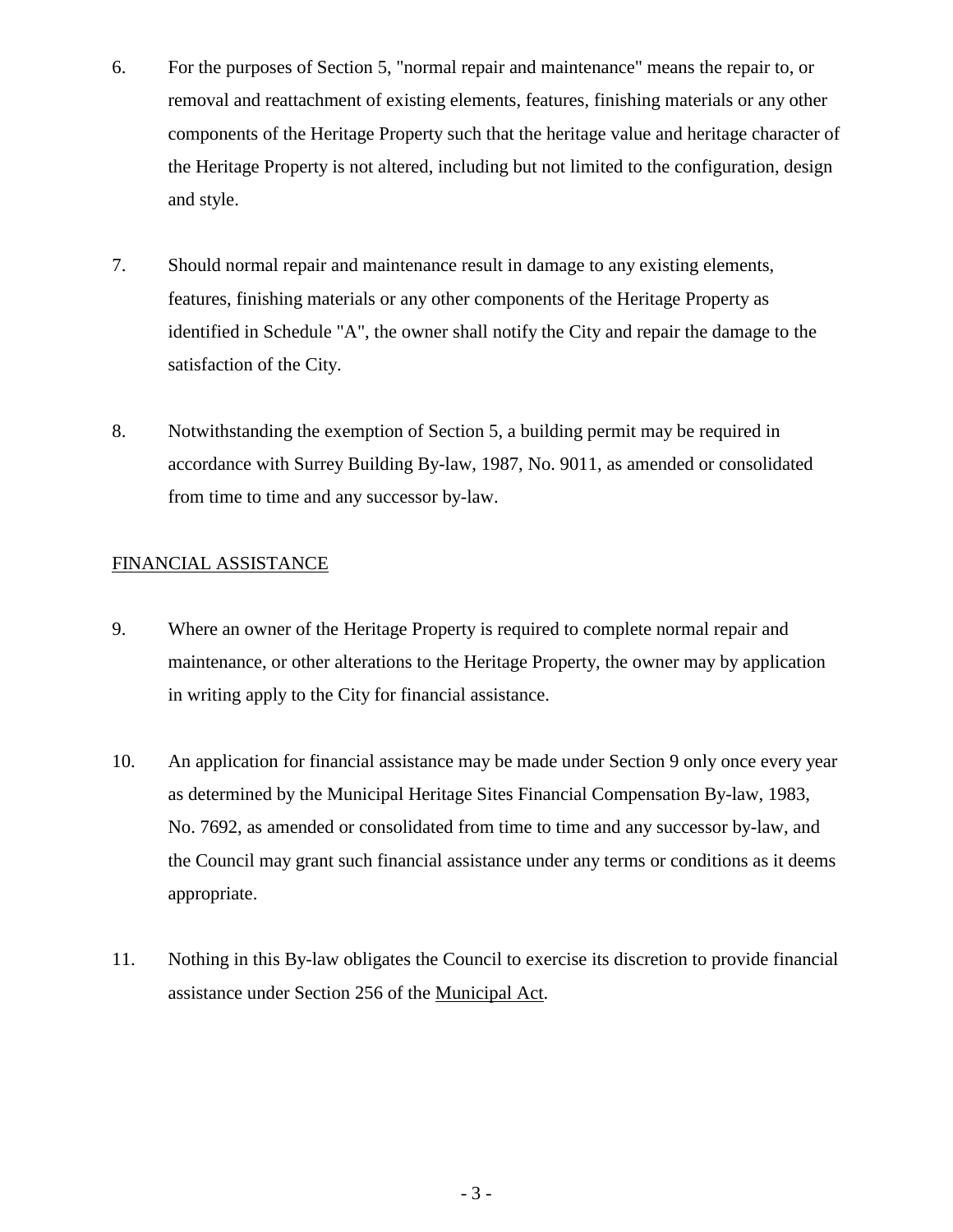READ A FIRST AND SECOND TIME on the 14th day of February, 2000.

PUBLIC HEARING HELD thereon on the 20th day of March, 2000.

READ A THIRD TIME on the 20th day of March, 2000.

RECONSIDERED AND FINALLY ADOPTED, signed by the Mayor and Clerk, and sealed with the Corporate Seal on the 3rd day of April, 2000.

\_\_\_\_\_\_\_\_\_\_\_\_\_\_\_\_\_\_\_\_\_\_\_\_\_\_\_\_\_\_\_\_\_\_\_ MAYOR

\_\_\_\_\_\_\_\_\_\_\_\_\_\_\_\_\_\_\_\_\_\_\_\_\_\_\_\_\_\_\_\_\_\_\_ CLERK